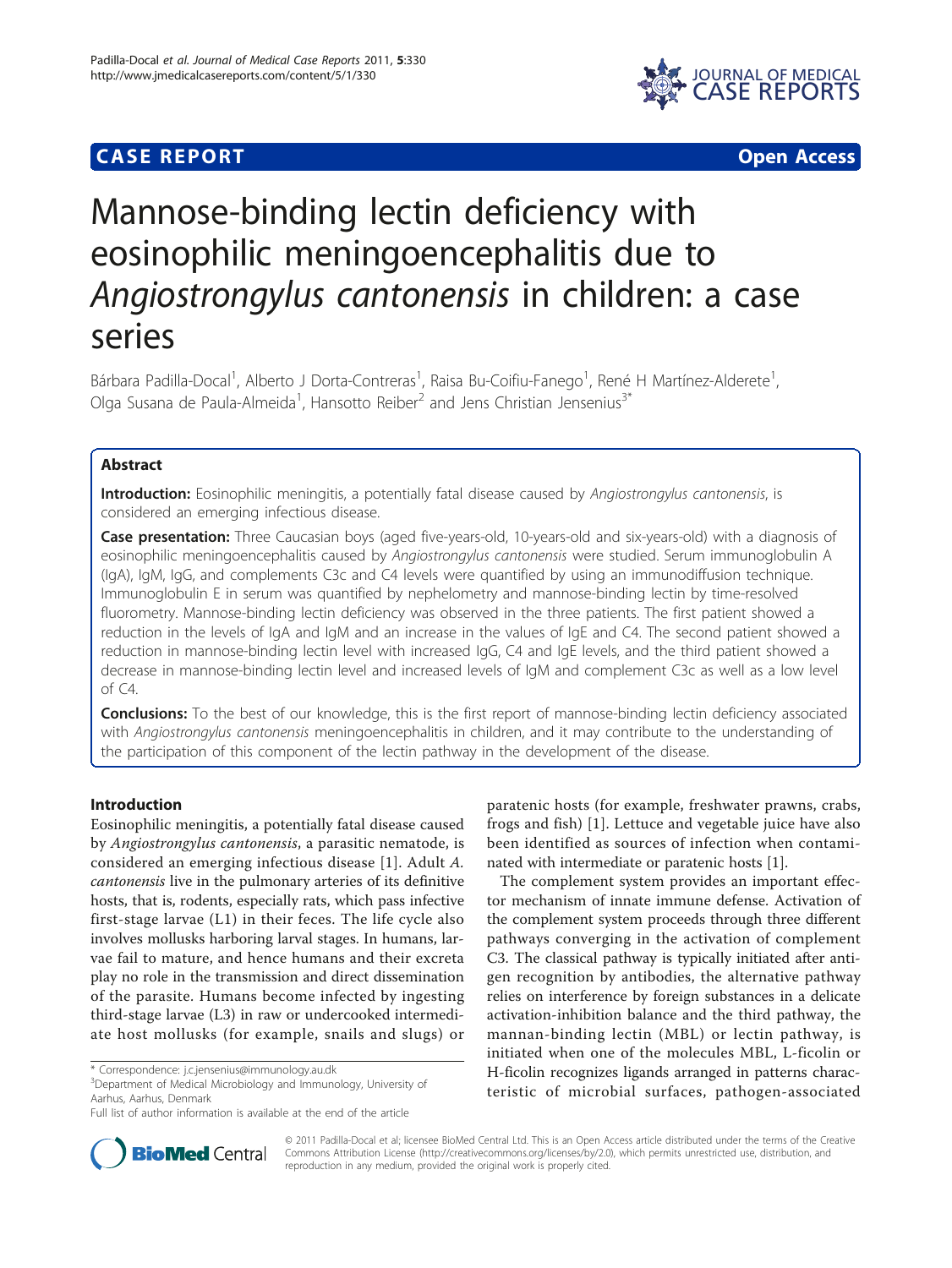molecular patterns or pathogen-associated molecular patterns [\[2](#page-4-0)].

The objective of the present paper is to present the association between MBL deficiency and meningoencephalitis due to Angiostrongylus cantonensis in three children. The research project was approved by the hospital ethical committee, and the written informed consent of each parent or guardian was obtained.

#### Case presentations

Case 1 is a five-year-old Caucasian Cuban boy; suffering from eosinophilic meningoencephalitis caused by Angiostrongylus Cantonensis was admitted to the hospital in May 2005. The clinical and neuroimmunological diagnoses were performed according to the protocol described in an earlier publication [[3\]](#page-4-0). For all measurements, aliquots of serum were frozen and kept at -20°C for further analysis.

Serum levels of immunoglobulin A (IgA), IgM and IgG were quantified by an immunodiffusion technique using NOR Partigen immunoplates purchased from Siemens (Marburg, Germany). The levels of IgE in serum were quantified by N Latex IgE Mono immunoassay in a BN Prospec nephelometer (Dade Behring). C3c and C4 were quantified by using an immunodiffusion technique employing C3c NOR Partigen and C4 NOR Partigen immunoplates (Siemens). A detailed description of buffers and reagents has been given elsewhere [[4\]](#page-4-0). The assay is a variant of the assay described by MacDonald et al [\[5](#page-4-0)].

In brief; monoclonal anti-MBL antibody was coated on the surface of microtiter wells. Plasma samples diluted in a buffer consisting of 20 mM Tris, 1 M NaCl, 10 mM  $CaCl<sub>2</sub>$ , 0.05% (vol/vol) Triton X-100, 0.1% human serum albumin (wt/vol), heat-aggregated normal human IgG (10 mg/ml), 1% (vol/vol) bovine serum albumin, pH 7.4, was added to the wells. Following incubation, the wells were washed, and europium-labeled anti-MBL antibody was added. After another incubation and wash, enhancement buffer was added and the bound europium was measured by time-resolved fluorometry. Dilutions of a standard plasma as well as a sample of plasma with known high (1046 ng of MBL/ml), middle (251 ng of MBL/ml) and low (38 ng of MBL/ml) concentrations were included as internal controls. The inter-assay coefficients of variation (%) for the three concentrations calculated on the basis of 20 assays were 8%, 8% and 11%, respectively [\[4](#page-4-0)].

The clinical diagnosis of the illness was fever, vomiting and irritation, together with a cerebrospinal fluid analysis with the presence of eosinophils and high cellular countdown in this biological liquid. In Cuba, these characteristics are enough to diagnose this disease because there is no other agent that produces eosinophils in this biological fluid [[6](#page-4-0),[7](#page-4-0)].

The individual concentrations in blood of the major immunoglobulins, IgE, C3c, C4 and MBL may be observed in Table [1](#page-2-0). The values of each of these serum proteins were contrasted with the normal values reported for boys in this age group [[8\]](#page-4-0). Normal values for MBL have been considered in previous reports [[2\]](#page-4-0).

He has antecedents of having had other illnesses before the present disease, such as acute diarrhoea with a remarkable serum MBL deficiency. At the moment of the first diagnosis of lumbar puncture, the patient had a level of glucose/serum of 0.54, which shows that there was no a bacterial process. In the differential cell count, the lymphocytes were predominant at 77%, and the presence of eosinophils in the blood and CSF were typical for cases of the illness.

At the moment of the first diagnostic lumbar puncture, this patient had a combined IgA and IgM deficiency because of serum levels. On the other hand, his IgG levels were in the normal range and his IgE and C4 levels were increased.

According to the normal values that have been reported for the Cuban population, he showed a reduction of the values of IgA and IgM and an increase in the values of IgE and C4. His MBL levels were also reduced. This patient had only a reduction of MBL levels, and his C4 and IgE levels were increased. Increased serum IgE level is compatible with the reported presentation in this type of parasitic infection [[9](#page-4-0)].

This presentation corresponds perfectly with previous reports in which IgE values were increased in blood in accord with this illness, where A. cantonensis larvae go first to the lungs of the patient and later to the brain throughout the blood [\[9](#page-4-0)].

The blood and CSF profiles of this patient are given in Table [2.](#page-2-0) The most significant infectious disorders associated with MBL deficiency that the patient experienced were observed in Table [3.](#page-2-0)

After helmintic meningoencephalitis, the patient kept on with a respiratory infection history with possible remains not related to A. cantonensis previous infection.

Case 2 is a 10-year-old Caucasian Cuban boy; suffering from eosinophilic meningoencephalitis caused by Angiostrongylus Cantonensis was admitted to the hospital in June 2008. The clinical and neuroimmunological diagnoses were performed according to the protocol described in an earlier publication [[3\]](#page-4-0). For all measurements, aliquots of serum were frozen and kept at -20°C for further analysis. Immunoglobulins, C3c, C4 and MBL in CSF and serum analysis were determined as case 1.

The clinical diagnosis of the illness was fever, vomiting and headache, together with a cerebrospinal fluid analysis with the presence of eosinophils and high cellular countdown in this biological liquid. His concentrations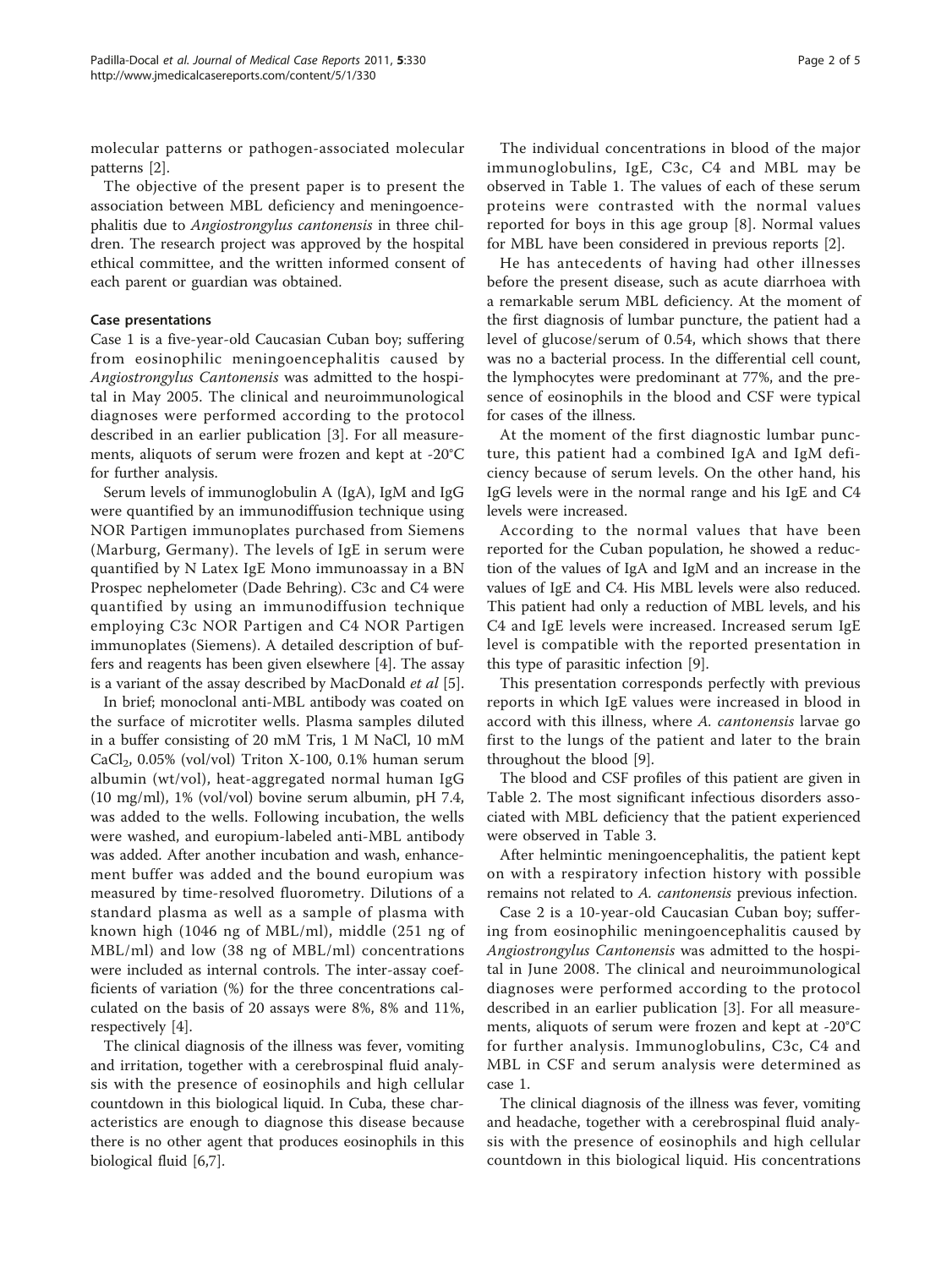<span id="page-2-0"></span>Table 1 Serum immunoglobulin, complement components and MBL levels<sup>a</sup>

| Patient          | Age,<br>years   | lgA<br>(g/l)     | lgG<br>(g/l) | lgM<br>(g/l)  | lgE<br>(IU/ml) | C <sub>3</sub> c<br>(g/l) | C <sub>4</sub><br>(g/l) | <b>MBL</b> |
|------------------|-----------------|------------------|--------------|---------------|----------------|---------------------------|-------------------------|------------|
|                  | 5               | 0.32             | 13.58        | 1.21          | 70.6           | 0.39                      | 0.52                    | $30$ ng/ml |
| Normal<br>values | $3$ to 5        | $0.55 - 1.52$    | 5.69-15.97   | $0.22 - 1$    | 60             | $0.55 - 1.2$              | $0.2 - 0.5$             | $1.5$ g/ml |
|                  | 10 <sup>°</sup> | 0.54             | 20.36        | 0.93          | 39.9           | 0.27                      | 0.59                    | 390 ng/ml  |
| Normal<br>values | 9 to 11         | $0.12 -$<br>2.08 | 7.79-14.56   | $0.35 - 1.32$ | 200            | $0.55 - 1.2$              | $0.2 - 0.5$             | $1.5$ g/ml |
| 3                | 6               | 1.13             | 8.15         | 1.7           | n.d.           | 2.18                      | 0.41                    | 385 ng/ml  |
| Normal<br>values | $6$ to $8$      | $0.54 - 2.21$    | 5.59-14.92   | $0.27 - 1.18$ | 90             | $0.55 - 1.2$              | $0.2 - 0.5$             | $1.5$ g/ml |

a MBL, mannose-binding lectin; IgA, immunoglobulin A; IgG, immunoglobulin G, IgM, immunoglobulin M; IgE, immunoglobulin E; C3c, complement C3c; C4, complement C4; n.d., no data.

in blood of the major immunoglobulins, IgE, C3c, C4 and MBL may be observed in Table 1

This patient had the typical signs and symptoms of a meningoencephalitis. It was later diagnosed as eosinophilia because the high count of these cells in the CSF. This patient has a CSF/serum glucose quotient of 0.54, like a nonbacterial infection. Ninety percent of lymphocytes may be confused with viral meningoencephalitis if the presence of eosinophils in CSF is taken into account. As the previous case, this patient is characterized by having reduced MBL levels. It is compatible with a primary MBL immunodeficiency.

This patient had previously a recurrent infection that caused bacterial diarrhoea and some sepsis symptoms as well as dehidratation. During the illness produced by A. cantonensis, he had severe brain edema.

This patient showed a reduction of the values of C3c and an increase in the values of IgG and C4. IgA, IgM and IgE were normal. These figures are complemented by an increment of C4 levels. As in case 1, this boy had an MBL deficiency.

The blood and CSF profiles of this patient are given in Table 2. Table 3 shows the most significant infectious disorders associated with MBL deficiency that the patient experienced. The clinical features were obtained from their records.

Case 3 is a six-year-old Caucasian Cuban boy who was clinically diagnosed with eosinophilic meningoencephalitis on the basis of the symptoms typically observed in

Table 2 Blood and CSF profiles

| <b>Patient</b> | <b>Blood</b><br>eosinophils,<br>$\%$ | <b>Blood</b><br>glucose,<br>mM/I | CSF cell<br>count,<br>$10^{-6}$ | <b>CSF</b><br>eosinophils,<br>$\%$ | <b>CSF</b><br>glucose,<br>mM/I |
|----------------|--------------------------------------|----------------------------------|---------------------------------|------------------------------------|--------------------------------|
|                | 7%                                   | 2.35                             | 857                             | 32%                                | 4.33                           |
| $\mathcal{P}$  | 12%                                  | 5.9                              | 402                             | 45%                                | 3.2                            |
| 3              | 10%                                  | 5.9                              | 630                             | 31%                                | 3.1                            |
| Normal<br>rank |                                      |                                  |                                 |                                    |                                |

<sup>a</sup>CSF, cerebrospinal fluid.

this illness, together with serum and CSF eosinophils. He was admitted to the hospital in May 2009. The clinical and neuroimmunological diagnoses were performed according to the protocol described in an earlier publication [\[3](#page-4-0)]. For all measurements, aliquots of serum were frozen and kept at -20°C for further analysis. Immunoglobulins, C3c, C4 and MBL in CSF and serum analysis were determined as case 1.

The clinical diagnosis of the illness was fever, vomiting and headache, together with a cerebrospinal fluid analysis with the presence of eosinophils and high cellular countdown in this biological liquid. Concentrations in blood of the major immunoglobulins, IgE, C3c, C4 and MBL may be observed in Table 1. He had a 0.52 CSF/ serum glucose quotient with 87% lymphocytes.

This patient had a decrement of MBL but combined with normal IgA, IgG, and C4 values. MBL was found to be reduced, and his IgM and C3c were increased. During the acute phase, CSF and blood were taken for diagnostic purposes.

The increased C3c levels could ensure at least the functioning of the alternative pathway and part of the classical pathway. The increment of IgM values and the normal IgG values help to fix the complement system.

This patient had had parasitic infections of toxocariosis as well as after the eosinophilic meningoencephalitis

Table 3 Clinical features of patients suffering from Angiostrongylus cantonensis meningoencephalitis with MBL immunodeficiency

| <b>Patient</b> Clinical features                                                                                                                                                    |
|-------------------------------------------------------------------------------------------------------------------------------------------------------------------------------------|
| Viral diarrhea (age nine months), viral diarrhea (age 11<br>months)<br>Eosinophilic meningoencephalitis (age five years), pneumonia<br>and bronchitis (age five and one-half years) |
| Allergy, pneumonia (age six months), bacterial diarrhea (age<br>one year), sepsis and dehydration (age six years), eosinophilic<br>meningoencephalitis (age 10 years)               |
| Toxocariosis (age two years), eosinophilic meningoencephalitis<br>(age six years)                                                                                                   |
|                                                                                                                                                                                     |

<sup>a</sup>MBL, mannose-binding lectin.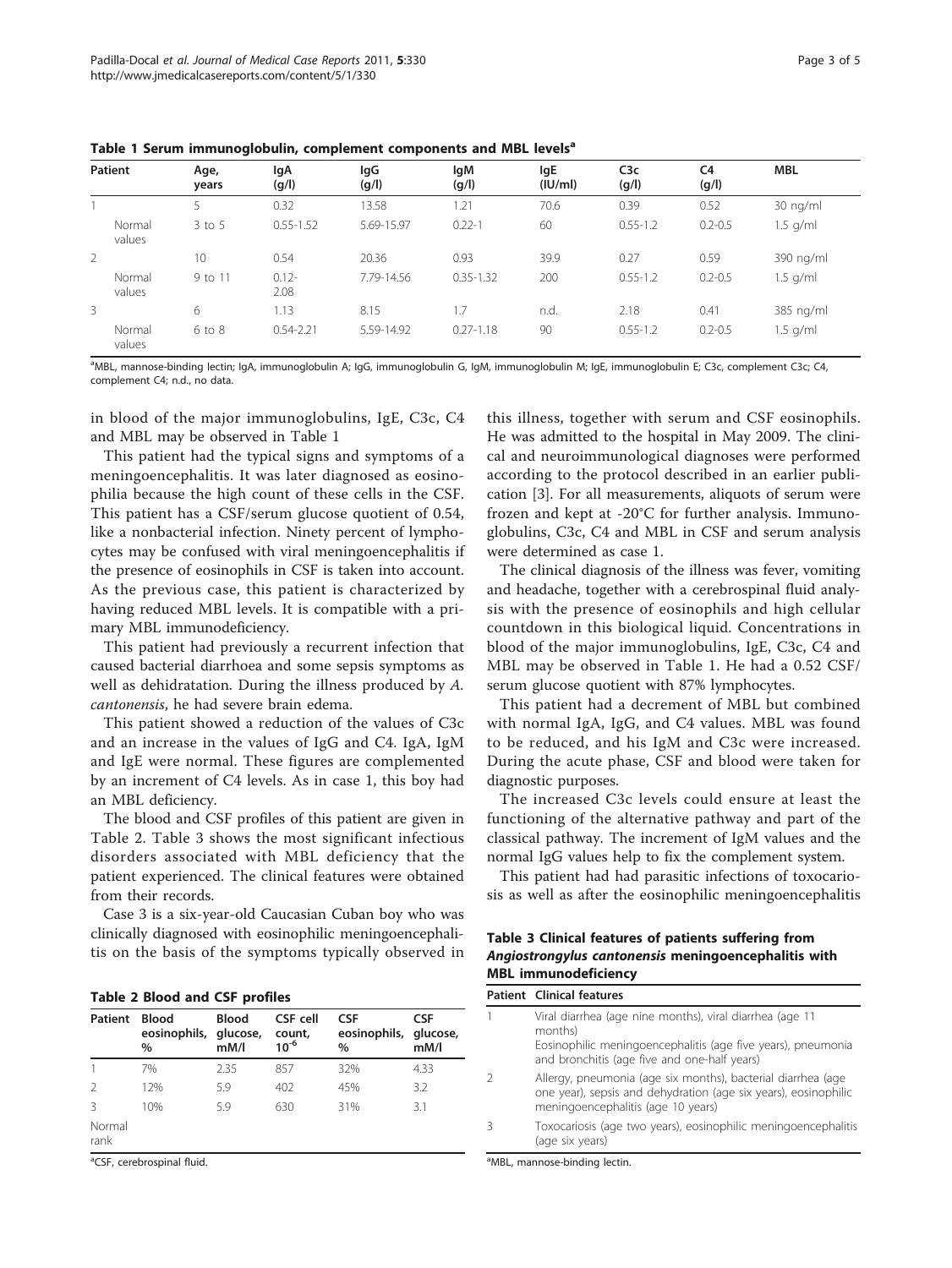<span id="page-3-0"></span>diagnosis. He has not come back to the hospital for further treatment. This does not necessarily mean that he has completely recovered or has not had other infections; maybe he has gone to another medical facility for treatment.

The blood and CSF profiles of this patient are given in Table [2](#page-2-0). His clinical features were obtained from their records. Table [3](#page-2-0) shows the most significant infectious disorders associated with MBL deficiency that the patient experienced.

# **Discussion**

Functional MBL is a multimeric protein of up to six 96 kDa subunits, each consisting of three identical polypeptide chains produced by the liver. MBL recognizes mannose- and N-acetylglucosamine-rich oligosaccharides present on a wide range of bacteria, viruses, fungi and parasites. MBL interacts with mannose-associated serine proteases (MASP-1 and MASP-2), activates both the classical and alternate pathways of the complement system and may also bind to novel phagocyte receptors, resulting in opsonization, phagocytosis and cell lysis [[10,11\]](#page-4-0).

Our patients have very low levels of MBL, and they have been considered MBL-immunodeficient children according to several studies that have demonstrated associations between low-producing MBL-encoding alleles and an increased risk of infection in both children and adults.

These associations are strongest in infants at an age when passively acquired maternal immunity has decayed but the infant's adaptive immune repertoire is immature [[12\]](#page-4-0). It has thus been suggested that MBL is of greatest importance when immune responses are either immature or defective.

All of the patients in the present study have only one thing in common: they all got sick with eosinophilic meningoencephalitis caused by Angiostrongylus cantonensis. The illness could have been produced from a possible accidental contamination with the larvae of the parasite, as this cause has been shown previously in other papers [[9,13,14](#page-4-0)], together with a susceptibility to acquiring the parasitic infection because they were isolated cases. The patients reported here were living together with other children who were playing together with snails, but they were the only ones affected in spite of the fact that they were exposed to the same sanitary hygienic conditions.

It seems that MBL deficiency itself could not produce the illness, because the rest of the immune system components were not affected, according to work by previous researchers [[11\]](#page-4-0). That is why we should establish an individual discussion of each of these patients who have MBL immunodeficiency.

It has been reported that MBL deficiency produces an increment of C4 [\[2](#page-4-0)]. It is possible that C4 could not be incorporated into the lectin pathway. Its accumulation could also produce a reduction of IgM levels. We should remember that IgM is the immunoglobulin class that more efficiently fixes the complement system because of its pentameric condition. It has been reported that IgA can fix complement system, and this class is also reduced.

It might be interesting to evaluate the concentrations of IgG subclasses in these patients in an attempt to deduce any possible association for subclasses deficiency [[13\]](#page-4-0). In general, all the patients had an MBL immunodeficiency. The immune system tries to compensate with adequate IgG levels, but it cannot avoid the neurotoxic action of the larvae of A. cantonensis and the inflammatory process.

# Conclusions

There is no doubt that the study of MBL is of great importance and will help clinicians increase their knowledge of the immune response in patients with this parasitic illness on the basis of this case report, in which, for first time, this immune deficiency is reported in patients with A. cantonensis.

# Consent

Written informed consent was obtained from the parent or guardian of each patient for publication of this case series. Copies of the written consent are available for review by the Editor-in-Chief of this journal.

#### Acknowledgements

The authors thank Manuel Rodriguez for technical assistance.

#### Author details

<sup>1</sup>Faculty of Medical Sciences, "Dr Miguel Enriquez" Central Laboratory of Cerebrospinal Fluid (LABCEL), Havana Medical Sciences University, AP 10049, 11000 CP Havana City, Cuba. <sup>2</sup>Neurochemistry Laboratory, Neurology Hospital, Georg August University, Göttingen, Germany. <sup>3</sup>Department of Medical Microbiology and Immunology, University of Aarhus, Aarhus, Denmark.

#### Authors' contributions

BPD and AJDC designed and coordinated the study and drafted the manuscript. RBCF participated in its design and reviewed the clinical profiles of the patients. RHMA helped in the manuscript translation. HR and JCJ helped with protein analysis and in drafting the manuscript. All authors read and approved the final manuscript.

#### Competing interests

The authors declare that they have no competing interests.

Received: 6 August 2010 Accepted: 28 July 2011 Published: 28 July 2011

#### References

1. Lv S, Zhang Y, Liu HX, Hu L, Yang K, Steinmann P, Chen Z, Wang LY, Zhou XN: [Invasive snails and an emerging infectious disease: results](http://www.ncbi.nlm.nih.gov/pubmed/19190771?dopt=Abstract) [from the first national survey on](http://www.ncbi.nlm.nih.gov/pubmed/19190771?dopt=Abstract) Angiostrongylus cantonensis in China. PLoS Negl Trop Dis 2009, 3:e368.